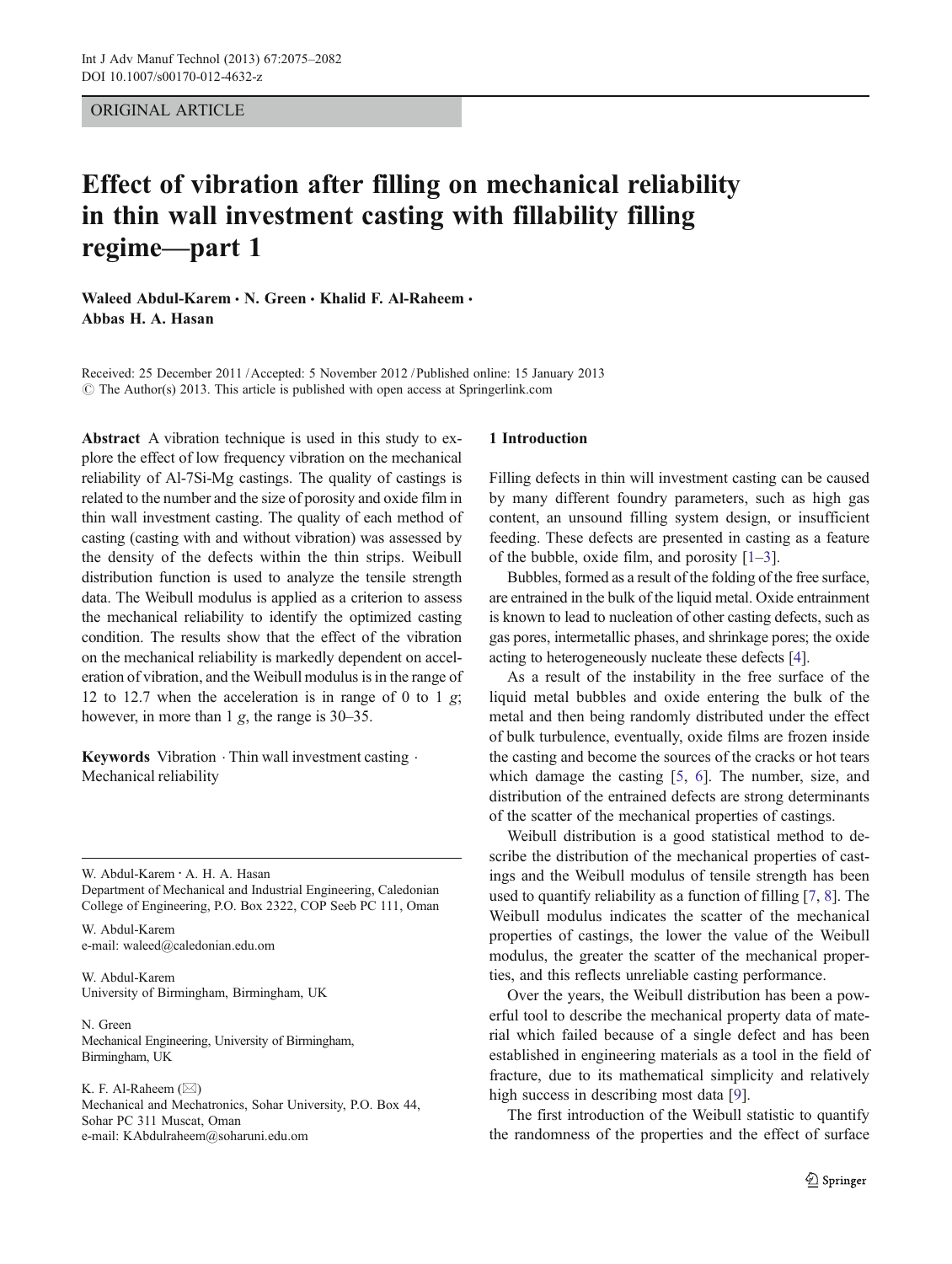<span id="page-1-0"></span>Fig. 1 a, b Ceramic moulds design to produce test pieces with thickness of 0.75 mm for a tensile test



turbulence has been applied by Green [[10\]](#page-7-0). It was found that where the surface turbulence results from the metal velocity in the range of 40–80 m /s, the Weibull modulus is in the range of 1 to 5; however, in good gravity filling system, the range is 50–150. Campbell and Green have studied the effect of surface turbulence on mechanical reliability of Al-7Si-Mg castings [\[11](#page-7-0), [12\]](#page-7-0).

During the investigation of filling defects such as porosity and oxide films and their effect on the quality of casting for Al-7Si-Mg alloy, Green and Campbell [\[13](#page-7-0)] found that filling defects were associated with a scatter of tensile properties and Weibull modulus; this reflected on the reliability of the casting. Nyahumwa and Green [\[14\]](#page-7-0) used the Weibull modulus to indicate the quality of casting during their investigation of the oxide film effect on the fatigue life properties.

It is therefore the objective of the work reported to assess in a comprehensive manner the effect of vibration after filling on the mechanical reliability of thin wall investment castings under the control of fillabillity only. Investment casting methods at temperature above the liquidus have been filled with A356 alloy.

# 2 Experimental and result

The experiments were induced to assess the influences of vibration on the tensile reliability of thin wall investment



Fig. 2 Specimen geometry

castings conducted. A Weibull modulus for the tensile strength and elongation of strip specimens with thickness of 0.75 mm, cast with and without vibration, is used as the indicator of reliability of the castings.

A bottom-filled system is designed with test pieces oriented vertically and cast into ceramic moulds. The design is illustrated in Fig. 1. The running system is designed in accordance with the rules set out by Campbell [[15\]](#page-7-0) such that at the ingates, the metal velocity would not exceed the critical velocity of 0.5 m/s.

Four groups of castings are made without vibration, with vibration of 0.8 and 1.2 g acceleration after filling and casting with 0.8 g acceleration of vibration during filling. Three moulds are cast for each vibration condition, each mould consisting of a ten test pieces. All castings are poured at a temperature of 750–755 °C.

# 2.1 Casting without vibration

The moulds cast without vibration are poured under fillability filling type conditions (mould temperature 660–700 °C) with a metal head of 120 mm above the top of the test strips which is sufficient to "force" the melt into the test pieces.



Fig. 3 Scatter plot of the ultimate tensile strength of the test pieces for each group of castings' fillability filling condition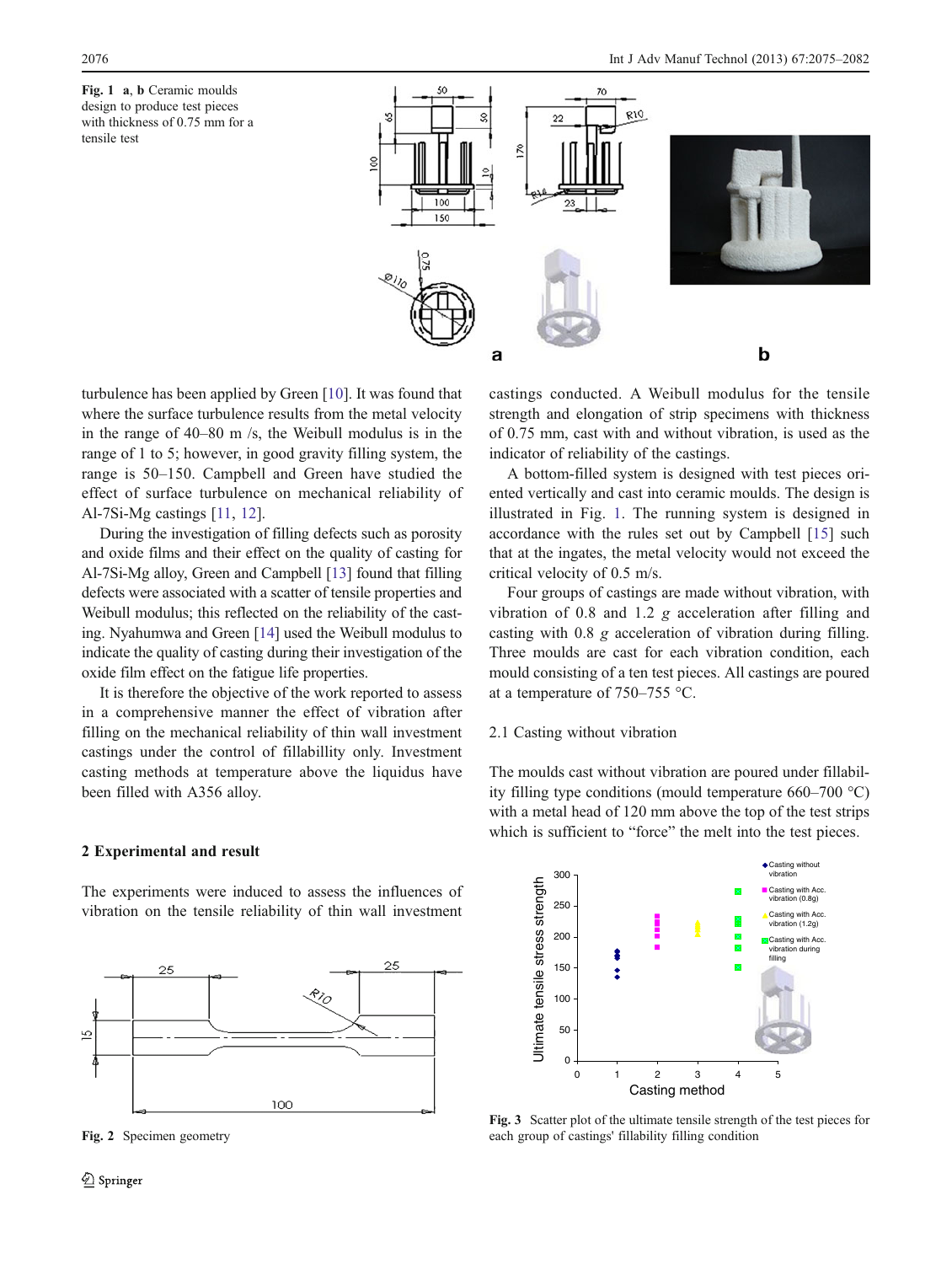<span id="page-2-0"></span>

Fig. 4 Scatter plot of the elongation percent to failure of the test pieces for each group of castings

## 2.2 Casting with vibration (less than 1 g)

The second group is casted with a 0.8-g acceleration of vibration applied immediately after the filling process with a metal head of 65 mm which is enough to fill the test pieces.

#### 2.3 Casting with vibration (more than 1 g)

The third group is casted with  $1.2$  g acceleration of vibration applied after the filling process in fillability filling type conditions with metal head of 50 mm. The fourth group is casted with 0.8 g acceleration of vibration applied during filling process in the fillability filling type condition with metal head of 65 mm.

The test pieces are machined using a side-cutting mill to produce tensile test specimens conforming to British standard [[16](#page-7-0)]. The geometry of the specimens is shown in Fig. [2.](#page-1-0)



Fig. 5 Weibull plots of UTS data for each method of casting



Fig. 6 Weibull plots of elongation data for each method of casting

Test pieces are heat treated to near peak-aged condition: solution treated for 6 h at  $540 \pm 5$  °C, quenched in water at room temperature, then artificially aged at  $160 \pm 5$  °C for 4 h. Tensile testing is carried out using a computer-controlled 200 kN dynamic loads servo-hydraulic testing machine (Zwick).

The ultimate tensile strength and the elongation to failure of the ten test pieces for each method of casting are plotted in Figs. [3](#page-1-0) and 4. Generally, the figures indicate that the ultimate tensile strength and elongation progressively increase from casting without vibration to casting with vibration.

A Weibull distribution function is used to qualify the scatter in ultimate tensile strengths (UTS) obtained from each casting method. A Weibull plot of all UTS is shown in Fig. 5 and elongation to failure in Fig. 6.

To evaluate the vibration influence on the quality of casting, a sample calculation was done to investigate the vibration effect on the Weibull parameter value  $\sigma$  (ultimate tensile stress) in each method of casting, using the data which are available in Fig. 5.



Fig. 7 The distribution of defects for each method of casting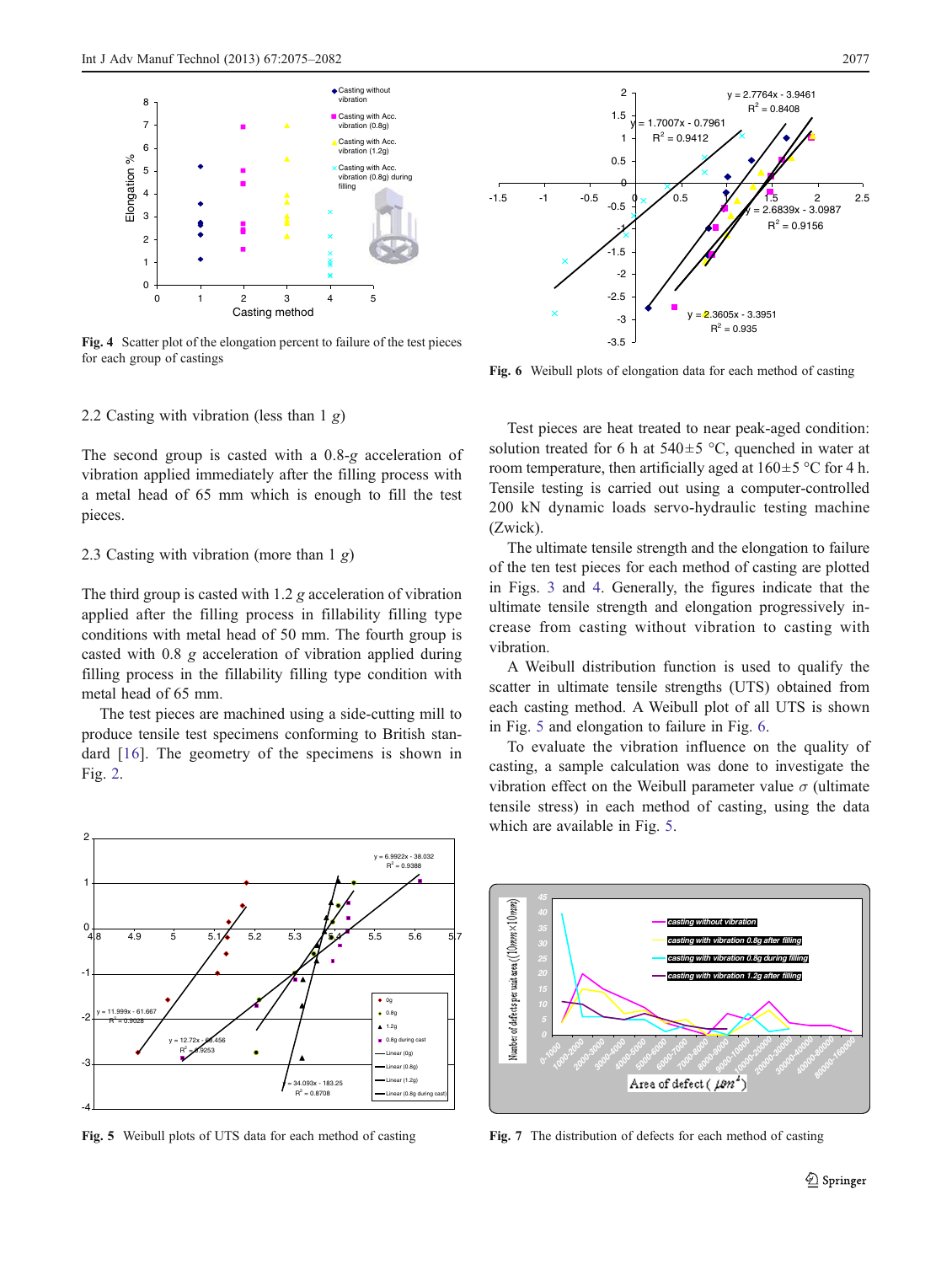<span id="page-3-0"></span>Fig. 8 a SEM micrographs of the frame chose randomly from each method of casting: a1 casting without vibration, a2 casting with vibration after filling. b EDX spectrum for each phase: b1 casting without vibration, b2 casting with vibration after filling



**a2** casting with vibration after filling



Assessment of the position parameter indicates that the position parameter of the castings made with acceleration from vibration of 1.2 g was found to be 216 MPa, compared with 170 MPa in the casting without vibration. This indicates vibration has a positive input on performance of the castings.

In order to evaluate the quality of the casting which was obtained from each method of casting, a quality correlation  $Q = UTS + (150 \times \log(\text{elongation}))$  was used to estimate the quality for each method of casting.

In the present work, metallographic examination with minimum of 30 fields of view is used to assess the size, quantity, and distribution of casting defects formed within each group of casting. The distribution of defect sizes in each method of casting is illustrated by Fig. [7.](#page-2-0)

Optical microscope and secondary electron micrographs (SEM) were used to examine the phase and structure in each method of casting and identify such defects as bubbles, oxide films, or any other defects (see Figs. 8 and 9).

Microfractographic examination on the surfaces of tensile test pieces from each method of casting was studied

using a JEOL 6060 scanning electron microscope. Digital images were captured and illustrated in Fig. [10](#page-4-0)

Finally, the best fit parameters in Fig.  $5$  and quality  $Q$ with respect to the number of defects N are summarized in Table [1,](#page-4-0) together with the correlation coefficient R.

## 3 Discussion

In casting, the stability of the free surface to prevent the entrainment of the surface film as the result of the folding action on the free surface from entering the bulk of the liquid metal and then damaging the casting is considered [\[17](#page-7-0)]. The Weber number (a dimensionless number, inertial with the surface tension pressure, which can be evaluated by the correlation We =  $v^2$  or  $/\gamma$ ) characterizes the relative free surface stability of a fluid flow. When  $We = 1$ , the free surface becomes unstable and surface turbulence can arise.

In the present work, the Weber number was found to be 0.013 when the velocity due to acceleration was  $0.12 \text{ ms}^{-1}$ 

Fig. 9 Polished surface with an area of 10 mm×10 mm from the casting a with vibration and b without vibration showing the microstructure and the defects as collapsed bubble, gas pores, and shrinkage pores



b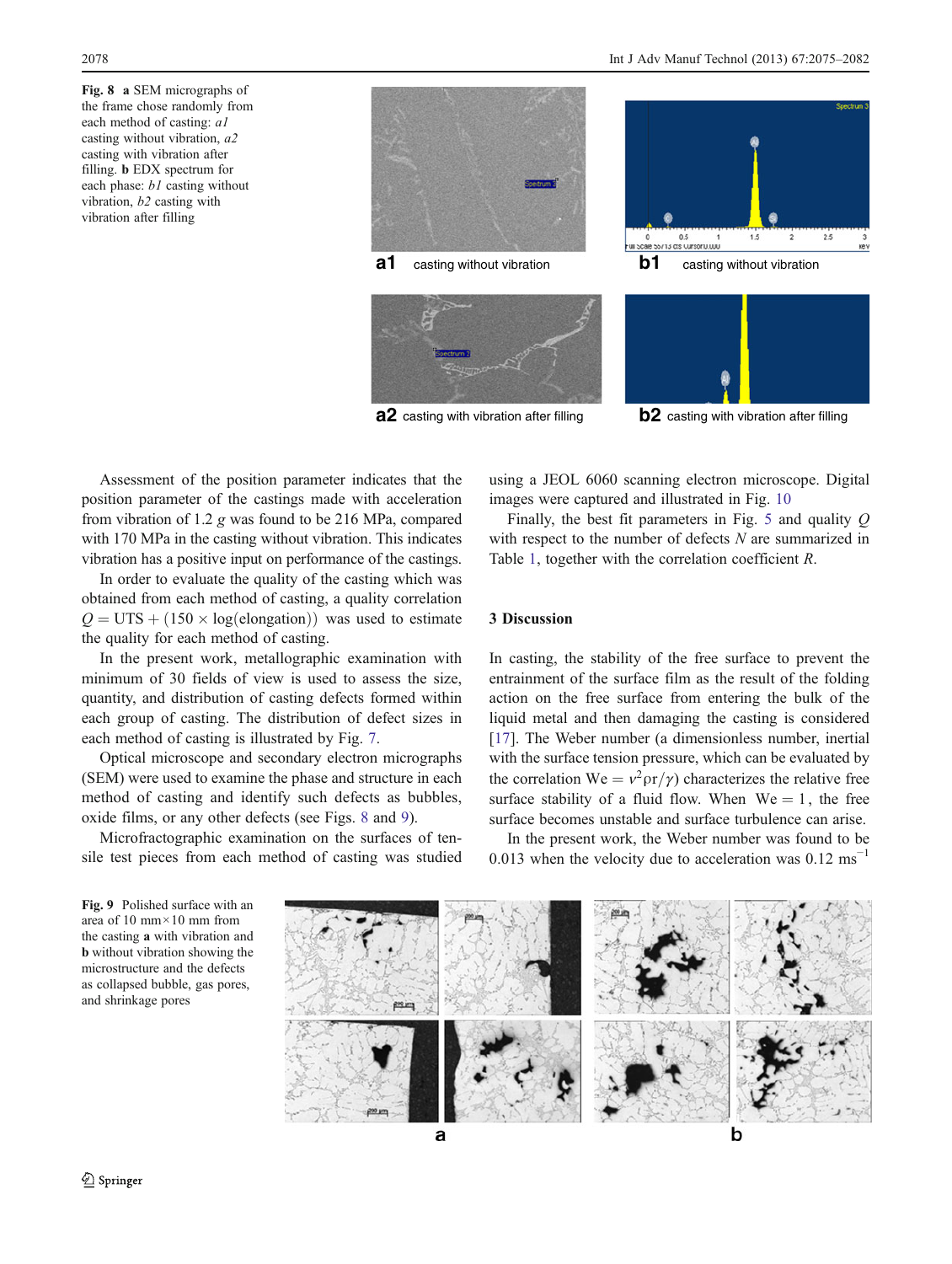<span id="page-4-0"></span>Fig. 10 SEM of fracture surface of each group of casting with high tensile strength containing gas porosity on the edge of the casting, showing oxide film covering the dendrites



Casting with 1.2g acceleration vibration after filling Casting with 0.8g acceleration vibration during filling

 $(U_{\text{max}}=2\pi f a)$ . This indicates that the surface tension is a control parameter effect on the stability of the free surface in the fluid flow. Therefore, it is expected that less folding action on the free surface and entrainment can occur when the liquid metal flows in a thin section with dimensions less than 0.75 mm. So, it is considered that most of the surface film entrainment in thin wall investment castings with and without vibration was generated in a feature of the runner system, such as a basin or sprue. Such a view can be shown in Fig. [11.](#page-5-0)

In general, defects such as gas porosity were found in the polished casting for all groups of castings as shown in Fig. [9](#page-3-0). Examination also identified surface depression and collapsed bubbles on the surface. No oxide films were observed in the middle of the castings, but a number were found at the edge. Generally, the large oval pores accumulated in the middle of the casting, but were small in size, of the gas pores accumulated in the edge, gas pores usually associated with the Al-Si eutectic phase, or grain boundaries. Figure 10 shows that the fracture surface exhibitis localized failure of the aluminum matrix and also contains bubbles and pores as casting defects, and by using EDX analysis, we identified another defect as wrinkled oxide film; it was observed around the dendrite. Sometimes the draped oxide film peels off the dendrite and is shown in Fig. 10.

Figure [8](#page-3-0) shows that the microstructure for all the casting alloys was similar and every method of casting shows phase and structure typical of A356 alloys [[18\]](#page-7-0). This indicates that the vibration action in the casting had no effect on the microstructure when casting in the fillability filling type condition and confirms that the improvement in quality is dependent on the size and number of casting defects.

Table 1 The best fit parameters of the Weibull plots and quality index, number of defects, and  $R^2$  for Weibull best fit data

| Method of casting                               | U   |      | $\sigma$ | N  |        |
|-------------------------------------------------|-----|------|----------|----|--------|
| Casting without vibration                       | 230 | 12   | 170      | 97 | 0.9028 |
| Casting with vibration $(0.8)$ (after filling)  | 295 | 12.7 | 187      | 61 | 0.9253 |
| Casting with vibration $(1.2g)$ (after filling) | 295 | 34   | 216      | 51 | 0.8708 |
| Casting with vibration $(0.8)$ (during filling) | 229 |      | 225      | 71 | 0.9388 |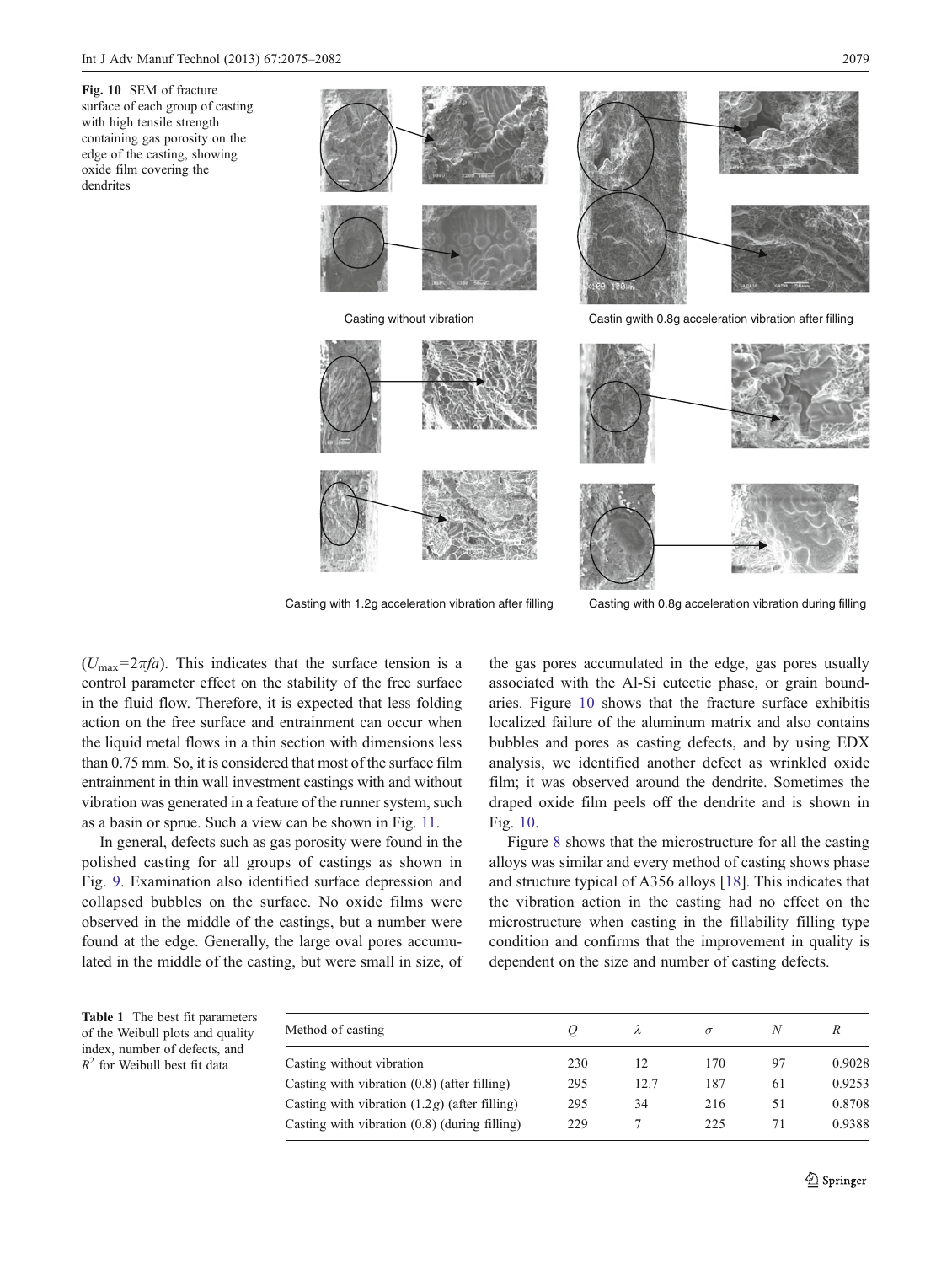<span id="page-5-0"></span>

Fig. 11 Images from 1 to 5 show that the liquid metals flow in thin section under surface tension control, real time X-ray, test piece thickness of 0.75 mm, mould temperature 400 °C, by pouring

Cumulative probability distributions of defect size were plotted for each method of casting and they are illustrated in Fig. 12. The data in this figure show that the maximum defect size was reduced when the acceleration of vibration increased. This indicates that distribution of casting defect sizes is affected by mould vibration. Thereby, it is necessary to qualify the filling sequence in each method of casting. In the present work, the surface film entrainments were formed in the basin, due to pouring of the charge from the crucible into the basin and within the running system.

## 3.1 Casting without vibration

In the case of casting without vibration, the entrained oxides moved within the metal stream sections which appeared to hold back the flow and delay entry of the liquid metal into the section; this situation caused the surface film entrainment to be arrested at the entrance of the thin section or to float to the surface of the upriser, in the case of bubbles (see Fig. [13](#page-6-0) (1–6)). During this period, the main liquid metal continued to flow into the upriser and build a metal head greater than the critical metal head. Liquid metals would again start to flow into the thin section under the control of surface tension, while the oxides that are smaller than the width of the section enter it as part of the stream, but no surface folding action was observed during this stage.



Fig. 12 Cumulative probability distributions of defect size in each method of casting

### 3.2 Casting with vibration

When the vibration is applied after filling, vibration pressurized the liquid metal into the thin section, as described above. During the arresting phase, the entrained surface films precipitated in the gate of the runner system under the action of gravity, such as oxide film or floated to the surface such as porosity. As the metal then starts to flow discontinuously into the thin section, most of the small bubbles move from the bulk of the liquid to the interfacial surface between the mould and the liquid metal, due to the momentum force which is generated from vibration, thereby causing the small bubbles to adhere to the wall surface. Bubbles creep on the surface in the direction, as a result of the vibration movement, until it reaches the free surface of the liquid front and bursts (see Fig. [9a\)](#page-3-0). However, oxide film was observed close to the edges surface of the strips in the vibrated castings. It may be that the old and young oxide film [\[5](#page-7-0)] moves to the surface of the casting as a result of the nature of the flow propagation (discontinuous flow) under vibration conditions [\[18](#page-7-0)] (see Fig. [14\)](#page-6-0).

When vibration was applied during the filling process, practically, in the part of the basin and sprue, the surface film entrainment as a result of the turbulence motion generated on the surface by vibration influencing the equilibrium hydrodynamic system; but this energy in the present work is not enough to create droplet ejection phenomena. The entrained surface film moved with the metal stream as the liquid flowed in the basin, sprue, and gate in the runner system and into the thin sections without delay. However, only entrained surface oxide films smaller in size than the channel thickness can pass. After the liquid metal entered the thin section and started to flow within it, the free surface of the liquid front became stable because the fluid flow was controlled by the surface tension at this stage. This indicates that more surface film entrainment can occur in casting using vibration during filling than in casting using vibration after filling.

The Weibull analysis of the tensile strength data of the samples subjected to vibration indicates that there is a clear advantage for the thin wall investment casting to have an acceleration of vibration of 1.2 g after filling, since the reliability, as quantified by the Weibull Modulus, is trebled. However, there is only a small improvement to the reliability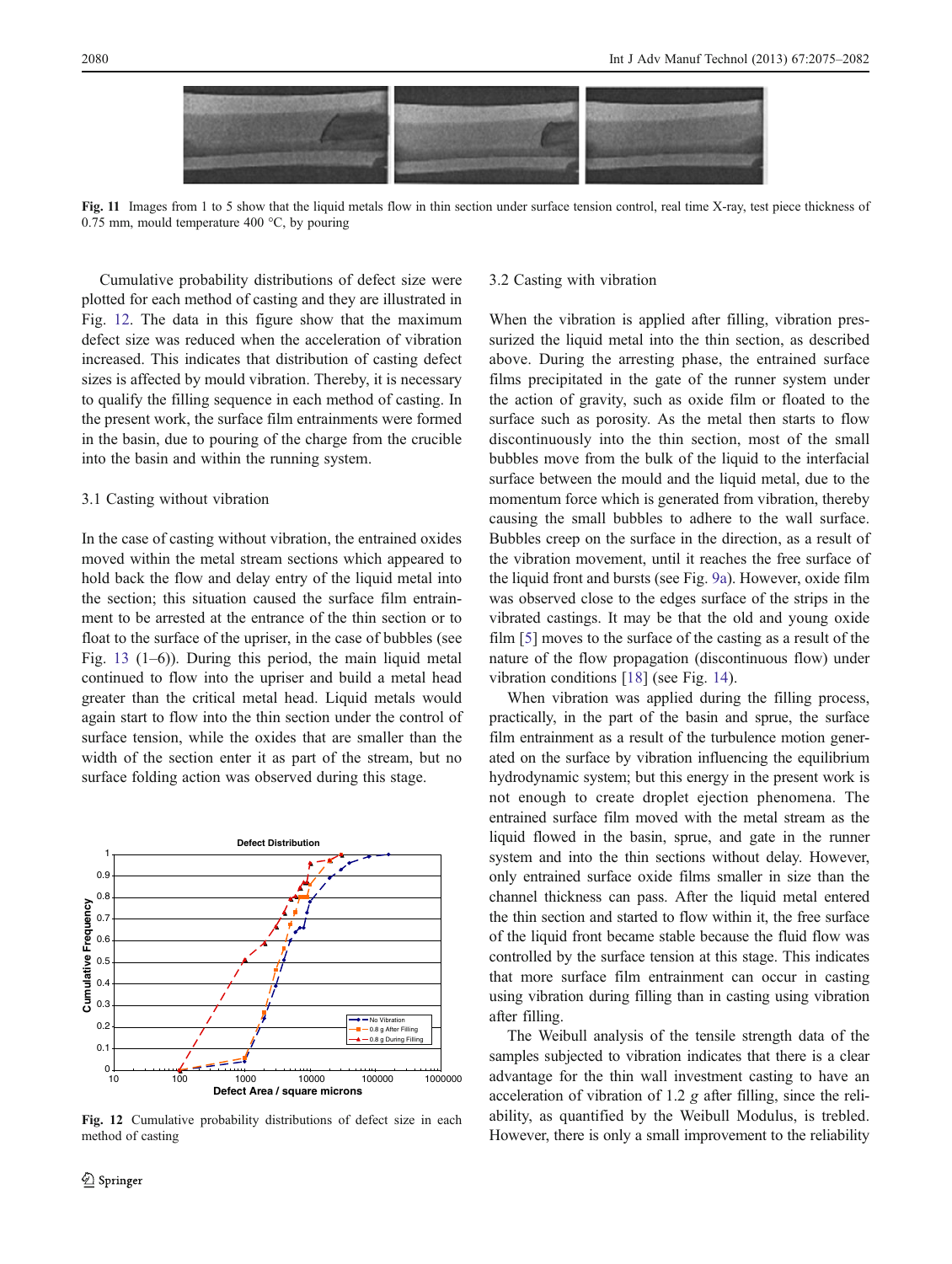<span id="page-6-0"></span>

Fig. 13 Frames from real-time X-ray video showing the strip with thickness of 0.75 mm, set in vertical direction, cast without vibration, A356 alloys, using fillability filling type, mould temperature of 660–700 °C, and pouring temperature of 750 °C

of the casting with an acceleration of vibration of 0.8 g after the filling process.

Table [1](#page-4-0) shows that the quality of the casting with vibration after filling in a fillability filling type test is more reliable than casting without vibration, in proportion to the number of the oxides, gas pores, bubbles, and shrinkage pores in the castings.

In the case of casting without vibration, the Weibull modulus was 12. When applying 0.8 g acceleration of vibration after filling, the Weibull modulus became 12.7. This indicates that the small improvement in reliability is governed by the driving force of the flow of the liquid metal, generated from the vibration application. This force seems to reduce the number and size of the defects, such as gas pores and shrinkage pores, in the casting. This is reflected in the distribution of these defects, thereby reducing the scatter in strength. Surprisingly, in casting with an acceleration of vibration 1.2 g, the modulus is trebled from 12 to 32. This improvement in reliability is highly significant and is believed to come from the increase of the force of the acceleration due to vibration, which breaks and removes most of the small gas pores and oxide film in the casting (see Figs. [9](#page-3-0) and 14). Some of these small pores escape to the free surface of the liquid by floating and bursting, and others are removed by the driving force generated due to acceleration from the bulk of the liquid to the interfacial surface between the metal and the mould. The nature of the propagation flow of the liquid metal during vibration assists these pores to creep to the surface of the mould until they reach the free surface of the liquid, where they burst.

However, the reliability was reduced when vibration with 0.8 g acceleration is used during filling. This may result when the metal flow in the casting feature (basin, sprue, and gate) is turbulence flow resulting from vibration and is generated on the free surface of the liquid. This increases the folding action on the surface, thereby increasing the surface film entrainment in the bulk of the liquid. Moreover, there is no delay between

Fig. 14 SEM show the oxide film extruded to the edge of the test piece 0.75-mm-thick casting with 1.2 g acceleration of vibration

filling of the side risers and strips nor accumulated surface film in the gate of the runner system. This assists much of the surface film entrainment to pass into the thin section when the liquid metal flows inside the thin section.

The result of the Weibull analysis of the elongation reveals no great improvement in reliability between the castings made without and with vibration  $(1.2 \text{ and } 0.8 \text{ g})$ after filling. Low reliability was found with casting with vibration of 0.8 g acceleration during filling (see Fig. [6\)](#page-2-0). This indicates that vibration during the casting phase increases the distribution of the elongation properties. This is perhaps caused by the small number and size of the gas pores and shrinkage pores with a specimen cast with 1.2 g vibration after filling. However, vibrations decrease the distribution of elongation in the casting when vibration is applied during filling. This could be caused by a large number of defects such as pores in the casting.

## 4 Conclusion

Entrained surface oxide films in the thin wall investment castings appear as gas pores associated with oxide films and shrinkage porosity. All were responsible for failure of tensile specimens and scatter of the mechanical properties.

Quantity and distribution of casting defects are affected by filling sequence in each method of casting. Surface tension is a control parameter effect on the stability of the free surface in the fluid flow, thereby no entrainment (pores and oxide surface film) will be generated in thin wall investment casting in both casting methods.

The Weibull modulus of the UTS of batches of specimens cast with and without vibration showed that for all accelerations  $\leq 1$  g, the material was inherently unreliable with a Weibull modulus of tensile strength in the range 12 to 12.7. Sample cast with an acceleration of 1.2 g shows